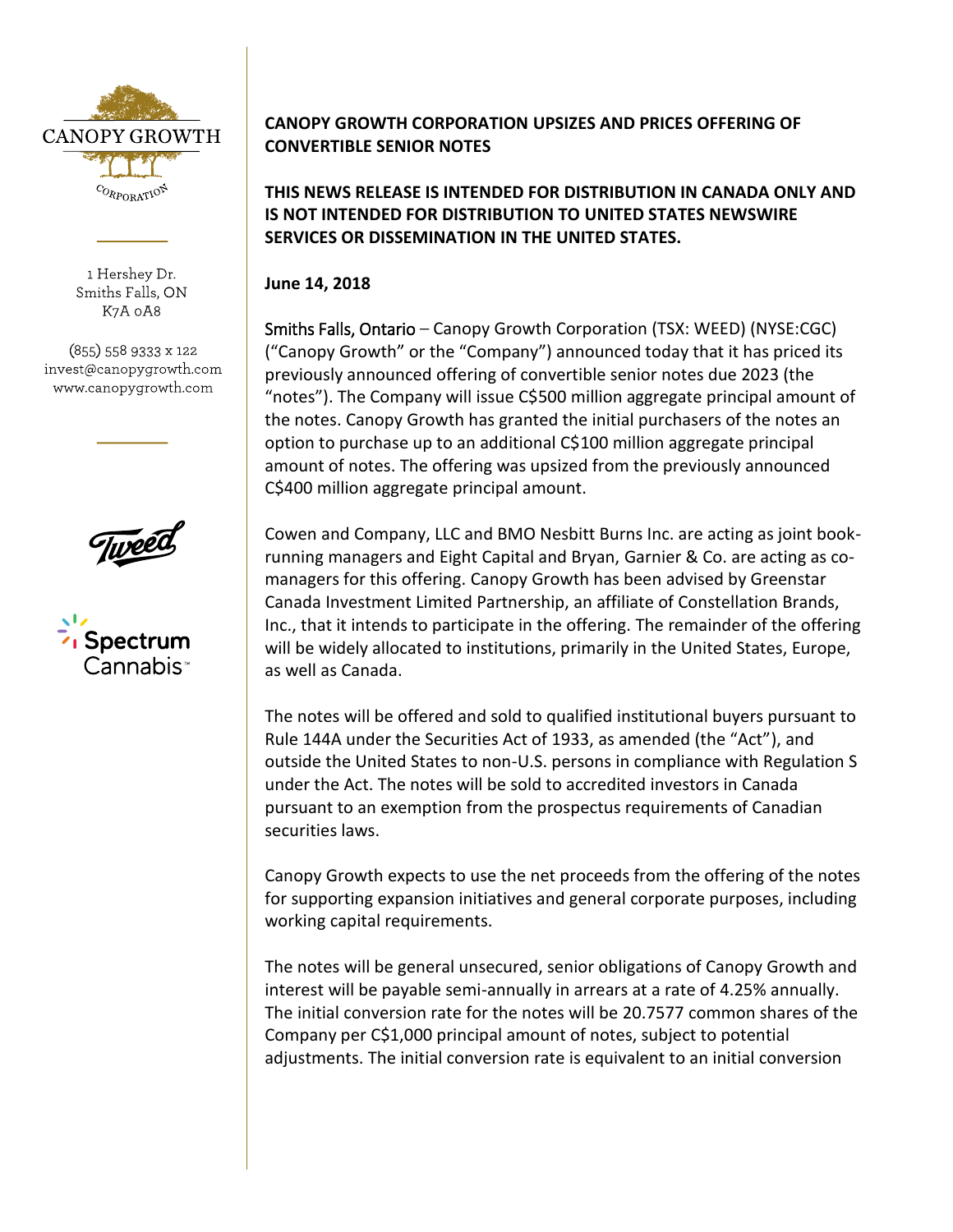price of approximately C\$48.18 per Company common share. The initial conversion price represents a premium of approximately 25% relative to the last reported closing sale price of the Company common shares on the TSX on June 14, 2018.

The notes will mature on July 15, 2023, unless earlier converted, redeemed or repurchased in accordance with their terms prior to such date. Prior to January 15, 2023, the notes will be convertible at the option of holders only upon satisfaction of certain conditions and during certain periods, and thereafter, at any time until the close of business on the business day immediately preceding the maturity date. Upon conversion, the notes may be settled in cash, common shares of Canopy Growth or a combination of cash and common shares of Canopy Growth, at the election of Canopy Growth.

Canopy Growth may not redeem the notes prior to July 20, 2021, except in the event of certain changes in Canadian tax law. Canopy Growth may redeem for cash all or any portion of the notes, at its option, on or after July 20, 2021 if the last reported sale price of Canopy Growth's common shares for at least 20 trading days (whether or not consecutive) during any 30 consecutive trading day period ending on the trading day immediately preceding the date on which Canopy Growth provides notice of redemption has been at least 130% of the conversion price then in effect on each such trading day. Redemptions of notes in either case shall be at a redemption price equal to 100% of the principal amount of the notes to be redeemed, plus accrued and unpaid interest to, but excluding, the redemption date.

If Canopy Growth undergoes a fundamental change, holders of the notes will have the right to require Canopy Growth to repurchase for cash all or a portion of their notes at 100% of their principal amount, plus any accrued and unpaid interest to, but excluding, the fundamental change repurchase date. Canopy Growth will also be required, in certain circumstances, to increase the conversion rate for a holder who elects to convert its notes in connection with certain corporate events or during the related redemption period.

The offering of the notes is expected to close on or about June 20, 2018.

This news release is neither an offer to sell nor a solicitation of an offer to buy any of these securities (including any common shares of Canopy Growth into which the notes are convertible) and shall not constitute an offer, solicitation or sale in any jurisdiction in which such offer, solicitation or sale is unlawful. Any offers of the notes will be made only by means of a private offering memorandum.

The notes and any common shares of Canopy Growth issuable upon conversion of the notes have not been registered under the Act or any state securities laws, or qualified for distribution by prospectus in Canada, and may not be offered or sold in the United States absent registration or an applicable exemption from such registration requirements, or sold in Canada absent an exemption from the prospectus requirements of Canadian securities laws.

Here's to Future Growth.

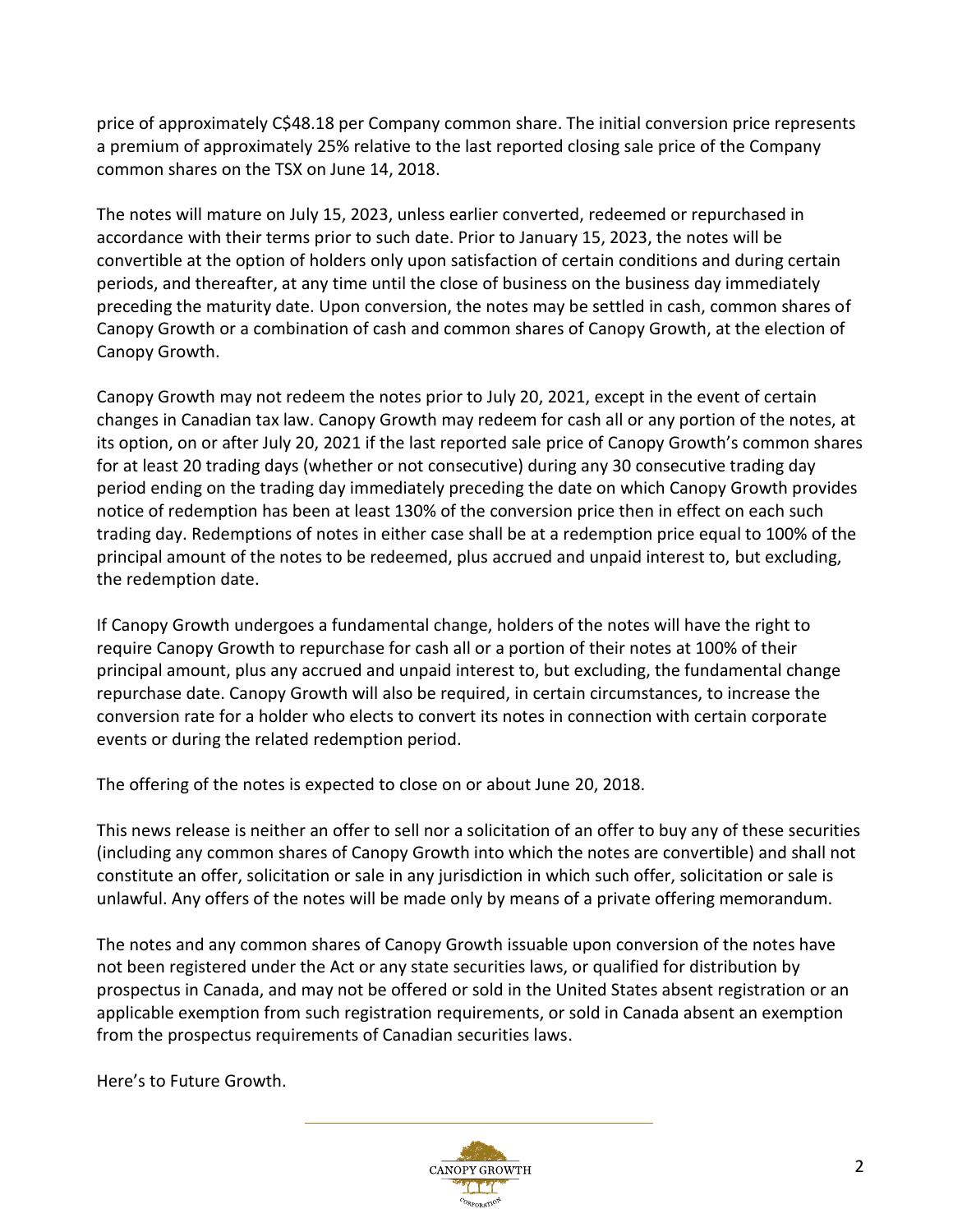## **Contact:**

Caitlin O'Hara Media Relations Caitlin.ohara@canopygrowth.com 613-291-3239

Investor Relations Tyler Burns Tyler.burns@canopygrowth.com 855-558-9333 ex 122

Director Bruce Linton tmx@tweed.com

## **About Canopy Growth Corporation**

Canopy Growth is a world-leading diversified cannabis and hemp company, offering distinct brands and curated cannabis varieties in dried, oil and Softgel capsule forms. From product and process innovation to market execution, Canopy Growth is driven by a passion for leadership and a commitment to building a world-class cannabis company one product, site and country at a time.

Canopy Growth has established partnerships with leading sector names including cannabis icon Snoop Dogg, breeding legends DNA Genetics and Green House seeds, and Fortune 500 alcohol leader Constellation Brands, to name but a few. Canopy Growth operates ten cannabis production sites with over 2.4 million square feet of production capacity, including over 500,000 square feet of GMP-certified production space. The Company has operations in eight countries across five continents. The Company is proudly dedicated to educating healthcare practitioners, conducting robust clinical research, and furthering the public's understanding of cannabis, and through its partly owned subsidiary, Canopy Health Innovations, has devoted millions of dollars toward cutting edge, commercializable research and IP development. Through partly owned subsidiary Canopy Rivers Corporation, the Company is providing resources and investment to new market entrants and building a portfolio of stable investments in the sector. From our historic public listing to our continued international expansion, pride in advancing shareholder value through leadership is engrained in all we do at Canopy Growth. **For more information visit** [www.canopygrowth.com](http://www.canopygrowth.com/)

## **Notice Regarding Forward Looking Statements**

This news release contains "forward-looking statements" within the meaning of the United States Private Securities Litigation Reform Act of 1995 and "forward-looking information" within the meaning of applicable Canadian securities legislation. Often, but not always, forward-looking statements and information can be identified by the use of words such as "plans", "expects" or "does not expect", "is expected", "estimates", "intends", "anticipates" or "does not anticipate", or